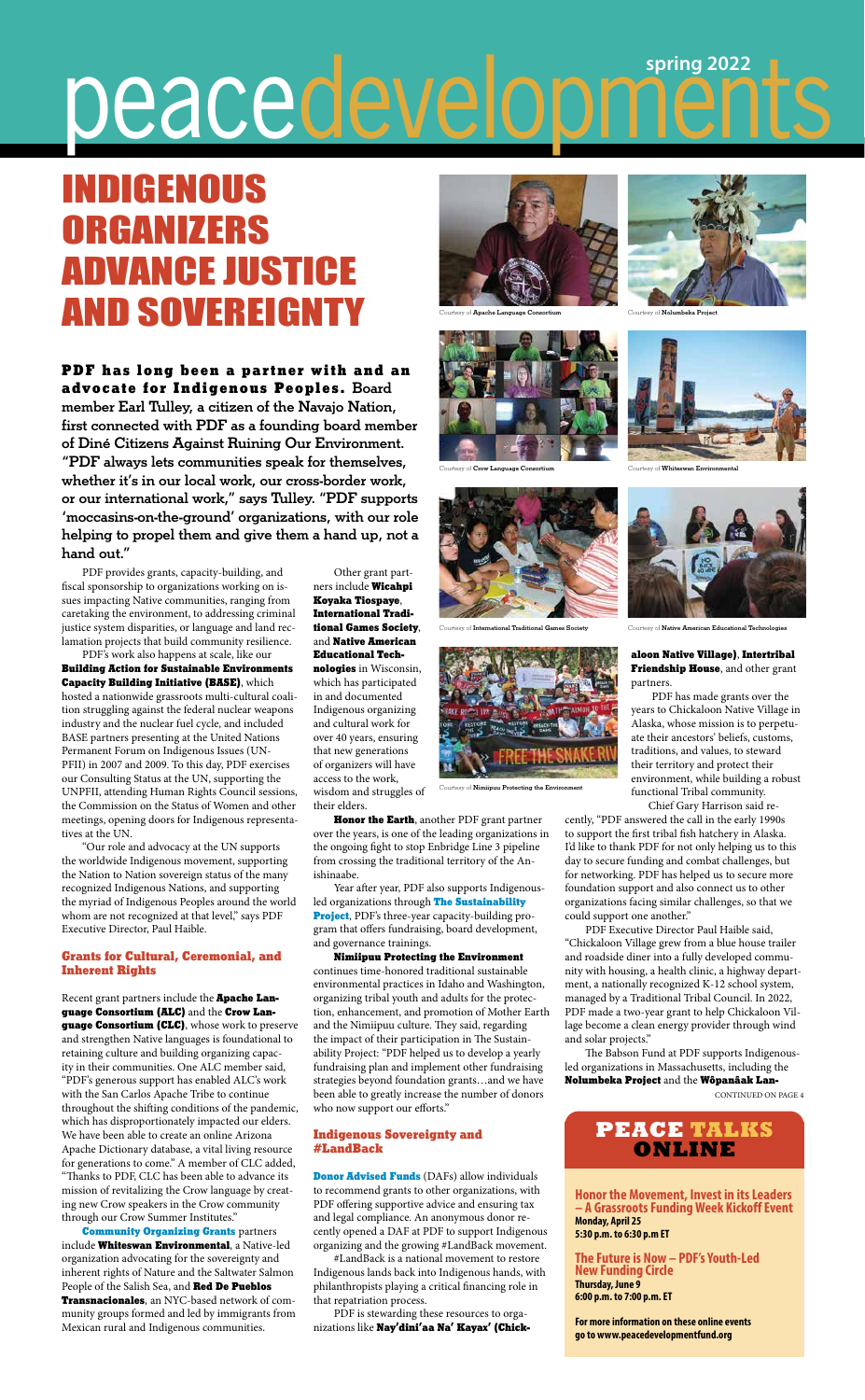"I'm excited to connect with others my age to come together to impact grassroots organizations who need financial resources," says Gabby Fer-

rell, a member of this new initiative.

"I hope to build a network together that empowers each other and the organizations we grant to in the name of social justice, revolution, and love. I hope to inspire the upcoming generations while showing them that they too can use their experiences, skills, and perspectives to influence the world around them and to set a firm foundation for future members."

Avery Smedley, a former organizer with Youth Activism Project, a PDF grantee, says, "I'm so excited for this because as a community organizer, I've always applied for grants but never helped in the grant-making process."

PDF launched this initiative in 2022 in honor of our 40th Anniversary, inaugurating a new grantmaking fund with young people aged 18–25 serving as Circle members, honoring young people's role in reshaping our society politically, economically, and culturally.

in helping their communities is an extremely exciting blessing. I am thankful to have my hope restored in the future by PDF because of their commitment to catalyze positive change." Avery Smedley adds, "I look forward to helping to plant seeds for the next generation of organizing!" $\blacksquare$ 

Avery Smedley says, "Often, young people are not taken as seriously as older organizers, although we bring unique imagination and innovation. So, it's especially important for there to be a space for us." Gabby Ferrell adds, "Community organizing is what changes the world. There is so much power that comes from people coming together who see a problem that needs to be fixed. There is so much work to be done politically and socially which is why the support that we give applicants will be worthwhile." When PDF set out to

**★ Elnu Abenaki Incorporated,** Brattleboro, VT elnuabenakitribe.org

> raise \$40,000 last year for this new grant-making fund, PDF donors answered the call. As we near the end of this campaign, please con-

- **★ Greater Cincinnati Native American Coalition,**  Cincinnati, OH gcnativeamericancoalition.com
- **★ Groundworks Collaborative,** Brattleboro, VT groundworksvt.org

**★ Many Hands Farm Corps,** Amherst, MA manyhandsfarmcorps.com

> sider a gift to support these young leaders, embracing the power and capacity of young people to help build resilience and justice

in our communities. Gabby Ferrell says, "To be AfroLatina and be given the opportunity to directly assist organizations across the nation who need support

- **★ People of the Confluence,** Bothell, WA peopleoftheconfluence.org
- W **People's Collective for Justice and Liberation,**  Los Angeles, CA peoplescollective4jl.org

**Sol2Soul Freedom Project,** Fajardo Region, Puerto Rico

## **2** m **peacedevelopments / spring 2022**

### **RECENT GRANTS**

**A** ★ denotes a new grantee

**★ The Sanctuary in the City,** Huntersville, NC thesanctuaryinthecity.org

# in the field

**Arriba Las Vegas Worker Center,** Las Vegas, NV arribalasvegas.org

> **★ Vermont Workers Center,** Burlington, VT workerscenter.org

**Aztlan Cultura A.C.,** Colonia del Valle, Mexico aztlancultura.com

**Brooklyn Movement Center,**  Brooklyn, NY brooklynmovementcenter.org

**Camps in Common,**  Oakland, CA featherrivercamp.com

**Centro Alternativo Rural El Limón,** El Limón, Dominican Republic

**Changing Worlds,** Chicago, IL changingworlds.org

**Chickaloon Traditional Village Council,** Chickaloon, AK chickaloon-nsn.gov

**Community Involved in Sustaining Agriculture,** South Deerfield, MA buylocalfood.org

**Confederación Nacional Campesina,** Provincia La Vega, Dominican Republic confenaca.org

**Encampment for Citizenship,**  Aptos, CA encampmentforcitizenship.org

**Grassroots International,**  Boston, MA grassrootsonline.org

**La Peña Cultural Center,**  Berkeley, CA lapena.org

**Markham Nathan Fund for Social Justice,**  Northampton, MA markhamnathanfund.org

**Matahari Women Workers' Center,** Boston, MA mataharijustice.org

**Northampton Community Arts Trust, Inc.,**  Northampton, MA northamptonartstrust.org

**Nuestras Raíces, Inc.,**  Holyoke, MA nuestras-raices.org

**Nueva Esperanza Inc.,**  Holyoke, MA nuevaofholyoke.org

W **Ohio Families Unite for Political Action and Change,**  Columbus, OH ofupac.org

**Picture the Homeless,**  Brooklyn, NY picturethehomeless.org

**RISE St. James,** St. James, LA risestjames.org

**Pa'lante Restorative Justice** 

**Program,** Holyoke, MA palanteholyoke.org **Springfield No One Leaves,** 

Springfield, MA springfieldnooneleaves.org

**Teh Luh Lah Learning Center,**  Chimayo, NM tehluhlahcenter.org

**The Freedom Archives,** San Francisco, CA freedomarchives.org

W **The Northeast Farmers of Color Land Trust,** Boston, MA nefoclandtrust.org

**The Root Social Justice Center,** Brattleboro, VT therootsjc.org

**Thousand Currents,**  Oakland, CA thousandcurrents.org

**Women's International League for Peace and Freedom– US Section,**  Des Moines, IA wilpfus.org

#### **NEW FISCAL SPONSORSHIPS**

**BIPOC Collective,**  New York, NY bipoc-collective.org

**Black Sex Worker Collective,**  New York, NY blacksexworkercollective.org

**Brew and Forge,**  Northampton, MA brewandforge.com

**California Families Rise,**  San Francisco, CA

californiafamiliesrise.com

**Decarcerate Western Mass Bailout Project,**  Northampton, MA decarceratewesternmass.org

**Galvanized,** Northampton, MA galvanizedwomen.com

**Latino y Sano,** Providence, RI latinoysano.com

**Lighthouse Foundation,**  Chicago, IL lightfoundchi.org

**Think Again Consulting,**  Boston, MA thinkagaintraining.com

#### **CONSIDER A DONOR ADVISED FUND**

A Donor Advised Fund, or DAF, allow donors to make a charitable contribution to PDF, for an immediate tax deduction, and then you recommend grants from the fund to groups you want to support. Then we do the grant paperwork!

A Donor Advised Fund is straightforward to establish and manage at PDF, and we offer 40 years of grant-making experience to donor advisors. PDF has a top rating from Charity Navigator, and Forbes Magazine highlighted PDF in its article "How to Find the Right Donor Advised Fund (And Why)."

For more information on Donor Advised Funds, call **413-256-8306 x101** or email **Paul@peacefund.org.**

# YOUTH TAKE THE LEAD WITH PDF'S NEW FUNDING CIRCLE





Courtesy of Vermont Worker Center



Courtesy of Changing Worlds



Courtesy of Freedom Archives



Courtesy of Gabrielle Ferrell Courtesy of Avery Smedley.

### GIVE TODAY BY VISITING

#### www.tinyurl.com/ SupportPDFs40th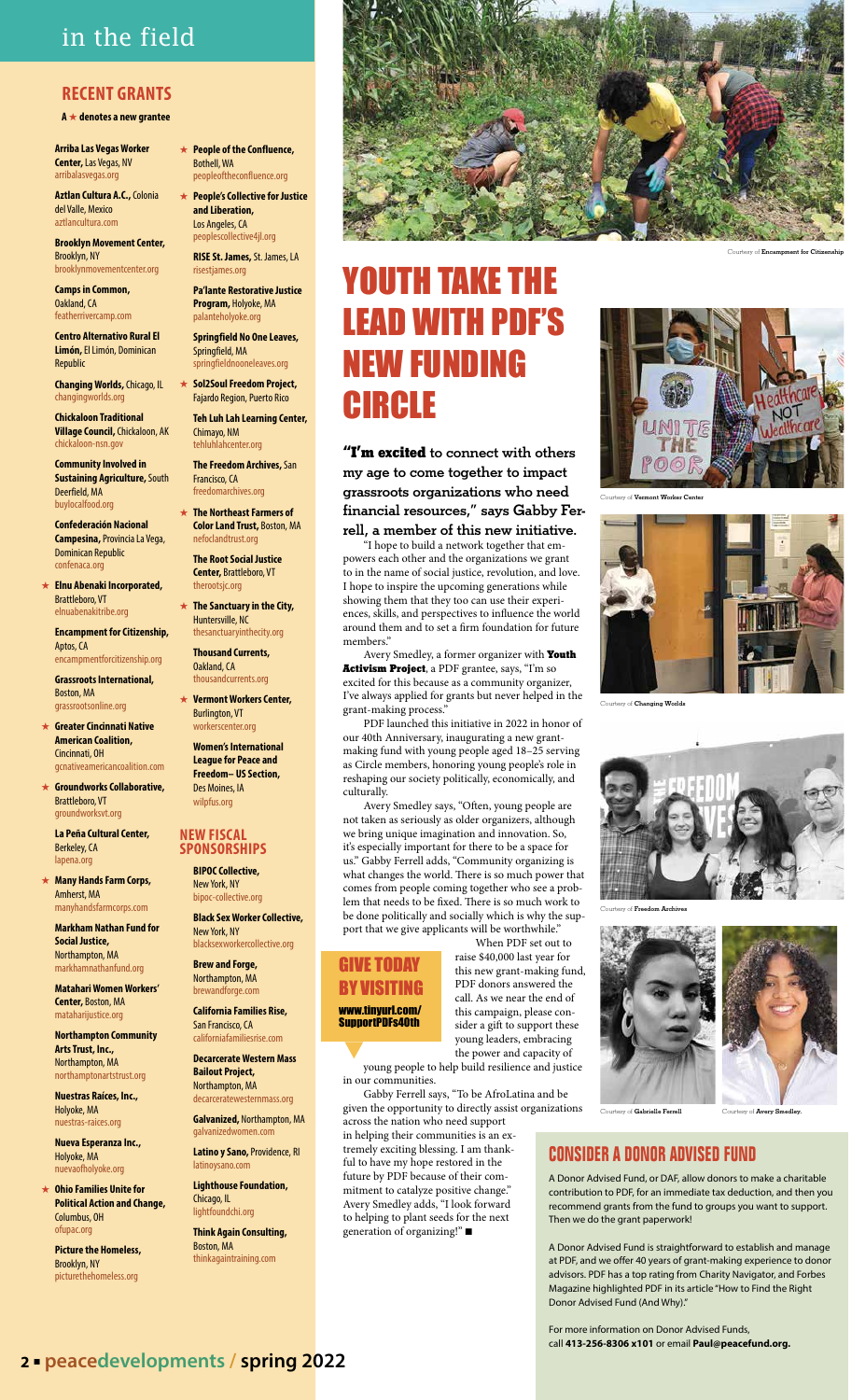## **peacedevelopments / spring 2022** m **3**

#### Health Care Equity Amid COVID-19

PDF's 2022 **Community Organizing Grants** cycle is underway, preparing for another year of funding social justice organizing and movement work nationwide. One theme in this year's docket is the continued prevalence of "health care equity" organizing: from community health clinics, to distributing personal hygiene products or advocating for better healthcare and work-place safety measures, these grassroots partners continue many of the initiatives spawned by the COVID pandemic.

In Brattleboro, VT, Community Organizing Grantee Out in the Open's Rural Trans & Queer Health Justice Working Group, which began at the start of COVID with support from PDF's De Colores Rapid Response Fund, continues to address health disparities and a lack of access to healthcare affecting rural LGBTQ+ communities. "This grant allowed us to fund the time and training needed to make this Health Justice Initiative possible and has been vital to its success," said Executive Director HB Lozito.

Nearby, the Vermont Workers Center said, "The Covid-19 pandemic disrupted and forced us to rethink how we organize for the human right to healthcare, especially in a rural state with limited internet connectivity, but thanks to the generous support we received through PDF's Donor Advised Fund, we were able to adapt to this challenge."

Community Organizing Grantee API Equality-LA is creating a powerful team of queer and trans Asian and Pacific Islander leaders who are equipped to play key roles in strategic visioning, and to sustain powerful, long-lasting movements. Organizer Jessica Baker said, "API Equality–LA received a grant from PDF right as the pandemic began and we were able to invest in our staff and members' holistic needs. This grant enabled us to prioritize our sustainability and has empowered our staff and members to stay connected and active over the last two years."

In Arizona, Elizabeth Venable of Fund for Empowerment said, "PDF helped to foster our development as a growing organization with funding and guidance. With grant monies, we have continued to combat the criminalization of homelessness and it helped us to engage people who live on the streets to encourage them to advocate for better conditions."

In Pennsylvania, Jackson Kusiak of Human Rights **Coalition** said, "With support from PDF we were able to continue organizing to abolish solitary confinement, and to give leadership training to our solitary confinement survivors, organize rallies and mass actions to hold elected officials accountable, and grow our capacity by building power across the state. PDF has consistently supported us as an organization that is working to dismantle the prison industrial complex. Our leaders come from behind the prison walls and from families and communities on the front lines of the struggle against state violence."

PDF's grant-making supports a breadth of issue areas, but with a strategic focus on organizations led by those most directly impacted and who do not have access to larger philanthropic resources. Building capacity at the grassroots level is PDF's niche and it's where our grant partners are creating social change on all levels, whether it's an election year or not. This spring you can be proud that by supporting PDF you are helping to resource the on-the-ground organizations who are ensuring their community is organized and gets to the polls. Thank you for supporting PDF's mission and grant-making!  $\blacksquare$ 

In January of 2022, PDF continued its 'Movement Moment' De Colores Rapid Response Fund grants for CO-VID-19 requests, supporting People of the Confluence, an organization whose mission is to empower Indigenous youth, honor the tradition and knowledge of their ancestors, and revitalize Indigenous communities, culture, and the land. People of the Confluence said, "The De Colores grant helped us to quickly respond to the spike in COVID cases by creating and distributing nearly 500 bundles, salves, masks, and containers of traditional medicines to Indigenous elders who were in great need. We even made a trip 1225 miles to the Pine Ridge Oglala reservation, which would not have been possible without funding from PDF."

#### Impact on the Battleground States

Electoral organizing is not a PDF philanthropic focus, but we know that organized communities turn out organized and informed voters, especially in key battleground states. PDF has long supported organizing in red states, some of which we see turning purple and even blue, like Arizona, Nevada, Ohio, Georgia, North Carolina, and New Mexico.

**FOUNDATION OFFICER Emily Serafy-Cox and Foun-**<br>dation Associate Brennan Tierney are current participants in the Solidarity Philanthropy Learning Circle (SPLC), a program of the Solidarity Economy Initiative. This Massachusetts-based project creates space for grassroots organizers from working-class communities to lead a just transition to a solidarity economy, teamed with philanthropic practitioners and organizers, strengthening that solidarity and their collaboration.

PDF routinely has grants on the ground in battleground states, like Change Comes Now (FL), Communities for Clean Water (NM), Detroit Area Youth Uniting Michigan (MI), Arriba Las Vegas Workers Center (NV), La Conexion (OH), Community Movement Builders (GA), and Compañeros Inmigrantes de las Montañas en Accion (NC).

Brennan Tierney said, "Participating in the SPLC helped me feel more connected to the philanthropic sector in Massachusetts and it provided frameworks and tools to better support the kinds of grassroots community organizations with whom PDF partners." Emily Serafy-Cox echoed this sentiment and added, "The connections and mentorship I have found at SPLC have been invaluable in my efforts to deepen our movement-building work. I feel like I've finally found my people in philanthropy!" $\blacksquare$ 

#### Remembering Bob Mazer – A PDF Founder

Bob Mazer, of Amherst, MA, and Burlington, VT, died on Friday, January 14, 2022. A warm and spirited man, Bob was a devoted parent and grandparent and a friend to many who cherished his kindness and generous nature.



Born and raised in New York City, Bob moved to the Pioneer Valley in the 1970's, where he quickly became involved in social justice and anti-war activities, including with the Traprock Peace Center and the Nuclear Freeze Movement. Bob's generosity led him to be a co-founder of the Peace Development Fund, with the goal of building the peace movement from the grassroots up.

Executive Director Paul Haible says, "We would never be here today without the vision and hard work of the cofounders, and Bob was a force to be reckoned with, as he helped round up the friends and funds needed to do that early work!"

#### Solidarity Philanthropy Learning Circle

SPLC funders committed to moving the field of philanthropy towards practices centering reparations, democracy, power shifting, and resourcing the solidarity economy include the Christopher Reynolds Foundation, Hyams Foun-

dation, Resist, Partnership for Democracy and Education, the Lenny Zakim Fund, and more, with staffing support from the Center for Economic Democracy and Access Strategies Fund.

The funder cohort runs concurrently with the grassroot cohort, building accountable relationships across funders and grassroots organizers, grounded in the need for greater multisectoral organizing and collaboration. The SPLC has offered PDF a rich peer-to-peer learning experience so we can better respond to the needs of local organizers, shifting power to those most marginalized by systems of oppression.

# ORGANIZE, ORGANIZE, ORGANIZE!

# **PLAN FOR PEACE**

A bequest to Peace Development Fund in your estate plan can be as simple as making PDF a beneficiary of your IRA or life insurance policy, you can designate a specific gift amount or a percentage of your estate, or you can make PDF the residual beneficiary of your estate after other bequests.

For more information about leaving a bequest to PDF and specific wording, call **413-256-8306** or email **Paul@peacefund.org**.



Courtesy of Compañeros Inmigrantes de las Montañas en Acción



Courtesy of Human Rights Coalition



Courtesy of People of the Confluence



Courtesy of API Equality–LA



Courtesy of Fund for Empowerment



Courtesy of Out in the Open

#### Board of Directors

Ali El-Issa, TREASURER Brooklyn, NY Teresa Juarez, PRESIDENT Chimayo, NM Iva Kaufman New York, NY Fernando Leiva Santa Cruz, CA Yi-Chun Tricia Lin New Haven, CT Tina Reynolds, SECRETARY Brooklyn, NY Daniel Schreck Chimayo, NM Earl Tulley Window Rock, AZ

#### **Staff**

Jeanne Grutchfield INTERN/UMASS AMHERST intern@peacefund.org Paul Haible EXECUTIVE DIRECTOR paul@peacefund.org

Alexis Horne FOUNDATION ASSOCIATE alexis@peacefund.org

Megan Horner INTERN/MOUNT HOLYOKE COLLEGE intern@peacefund.org Cas Martin

INTERN/UMASS AMHERST intern@peacefund.org

Emily Serafy-Cox FOUNDATION OFFICER emily@peacefund.org

Brennan Tierney FOUNDATION ASSOCIATE brennan@peacefund.org

Rose Westbrook DIRECTOR OF ADMINISTRATION AND FINANCE rose@peacefund.org